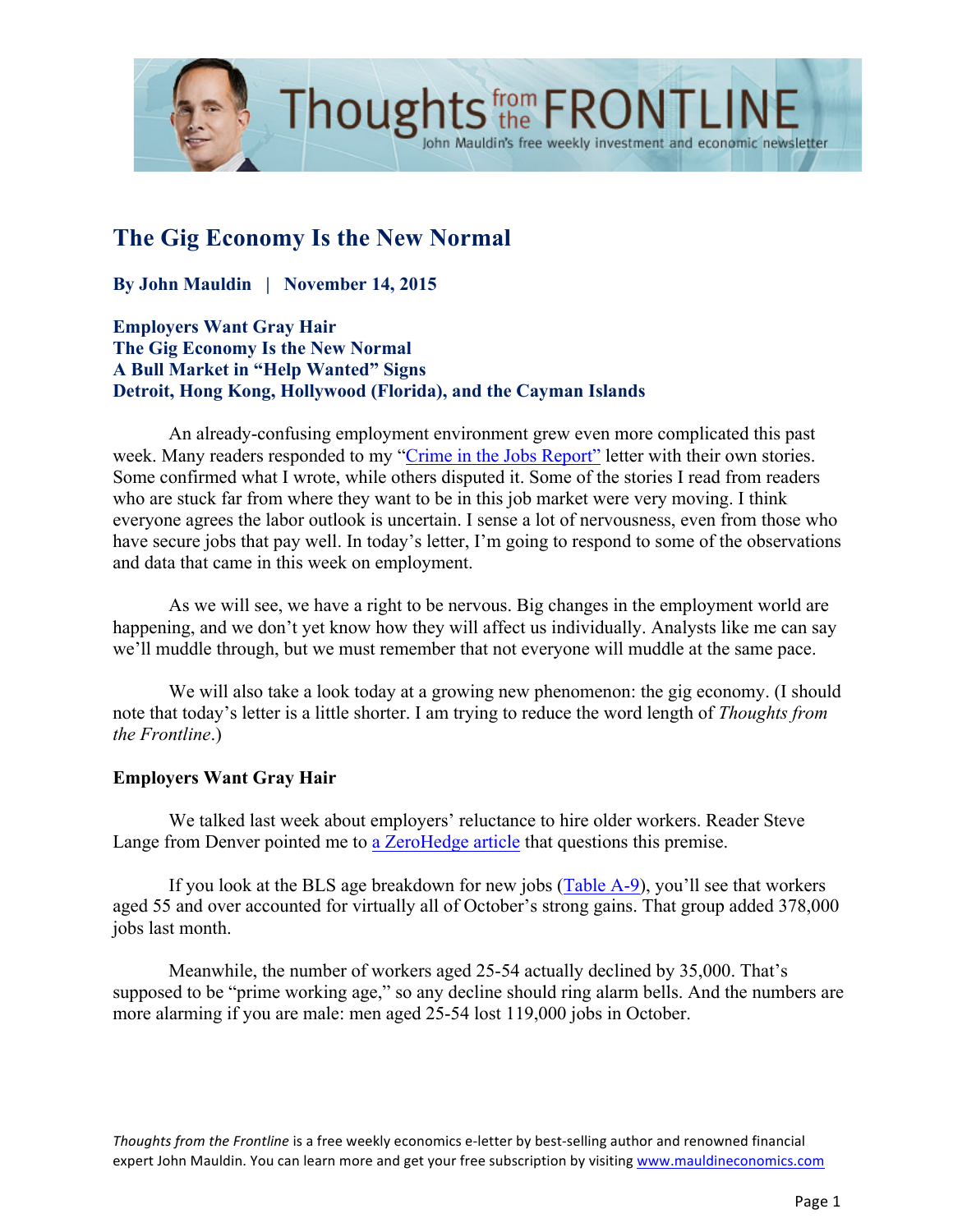

This pattern isn't new, either. I've written about this ongoing anomaly in previous letters. Since December 2007, workers aged 55 and older have gained over 7.5 million jobs, while those under 55 have lost a cumulative 4.6 million jobs. Older workers are simply taking employment market share from younger workers.

What would cause this trend? Partly it's demographic. The population is aging as the Baby Boomer bulge grows older and Millennials postpone parenthood. Nevertheless, it does look as though Baby Boomers are not exiting the labor force as fast as we thought.

Some Boomers may delay retirement simply because they enjoy working and are healthier than previous generations were in their late 60s. I'm in that category myself. More ominously, it seems that millions of Boomers are reaching retirement age without much in the way of retirement assets. They don't retire because they can't afford to do so.

Tyler Durden, the pseudonymous ZeroHedge writer, connects this pattern to the unimpressive wage growth we've seen in this recovery.

Little wonder then why there is no wage growth as employers continue hiring mostly those toward the twilight of their careers: the workers who have little leverage to demand wage hikes now and in the future, something employers are well aware of.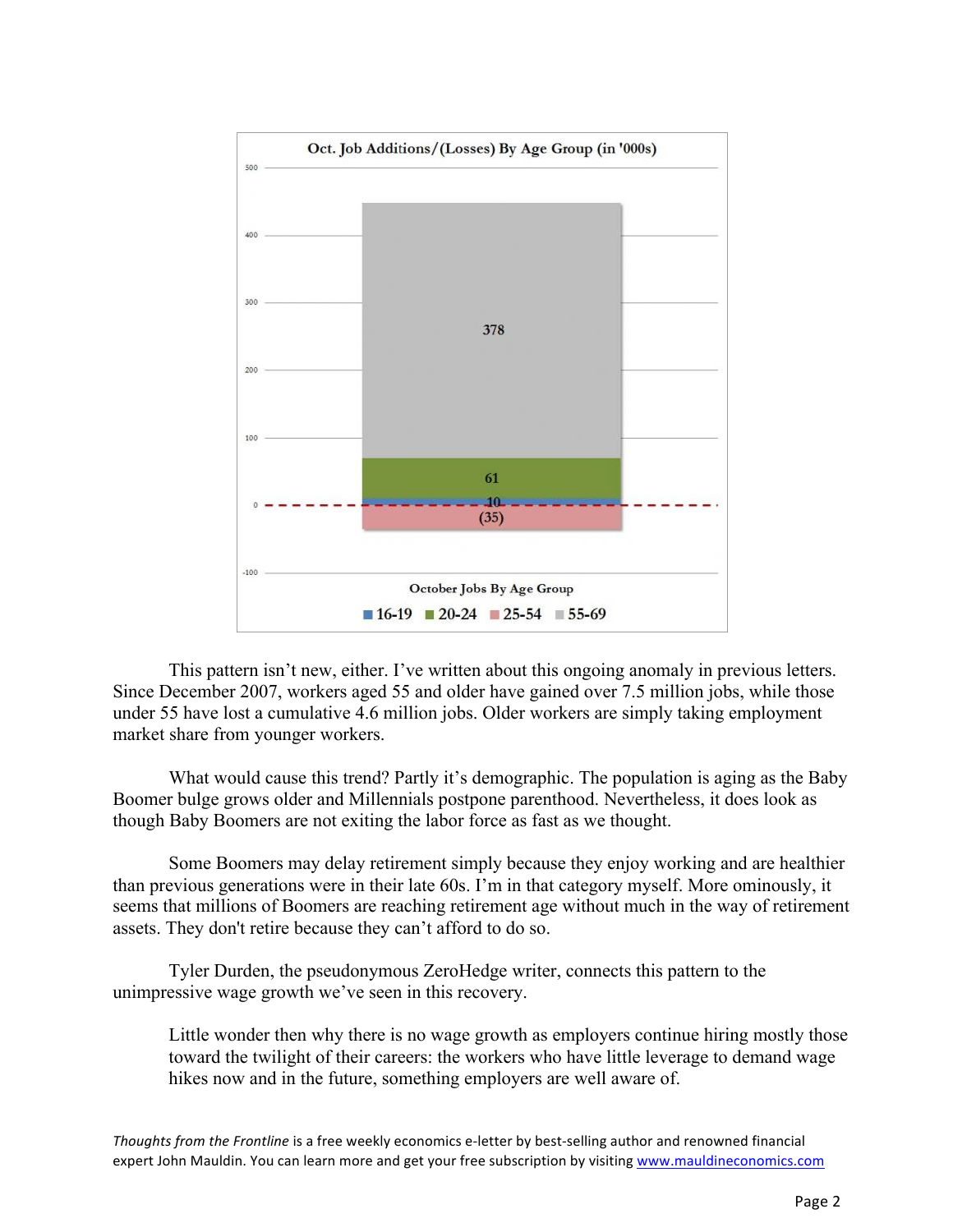Do older workers really have "little leverage to demand wage hikes?" I think it probably depends on the worker and the job. For relatively unskilled, repetitive work, employers will hire whoever is most productive and reliable for the price they want to pay. They'll pay what it takes to keep those workers aboard and still make a profit. No offense to the younger generation, but the older generation doesn't stay out and party and shows up ready to work.

I am sure you have had something like the following experience. I walked up to the busy checkout line at the local Barnes & Noble, where a clearly elderly gentleman proceeded to check out the rather complex combination of books, gift cards, and electronic transfers I wanted to buy. He proceeded flawlessly, and I finally had the temerity to ask, "How old are you?" "Eighty-four," came back the answer; "I like to stay active, and I get to meet a lot of interesting people." We had a quick conversation about how much more common people like him are today, and I moved on. I got the definite impression that he could live without the income but preferred working. I also recalled my 17-year-old daughter checking me out at Barnes & Noble 20 years ago. So I walked around and sized up the present-day staff and found an age range decidedly skewed from what I remembered 20 years earlier.

Older people may simply be willing to work for less money, although I don't think Barnes & Noble is paying high salaries to any of its retail clerks. Some have other income sources, such as Social Security. Those over 65 have Medicare, which reduces the employer's benefit headache. Younger workers have neither advantage.

Nonetheless, I'm still surprised to see younger workers losing so much ground. I hope it's because they're busy learning new skills. That's what we really need.

### **The Gig Economy Is the New Normal**

But there may be something else happening to skew the work force age distribution. There is growing awareness of what is being called the "gig economy." My hedge fund friend Murat Koprulu has been busy researching and documenting this phenomenon and regularly regales me with what he finds. He goes and spends evening and weekends with young gig workers, trying to figure out what it is they really do and how they make ends meet in New York City. It turns out they need a lot less to support their lifestyle than you might imagine, and they prefer working intermittent gigs, being able to do what they want, and having no boss.

A close look at the data indicates that the gig economy is indeed large and growing. Pushing this growth are Generation Xers, who typically prefer more flexible work arrangements, and Millennials, who often have no other choice. The gig economy is rapidly changing the country's economic landscape – for better or worse.

It's not just Uber driving or AirBnB. There are literally scores of websites and apps where you can advertise your services, get temporary or part-time work, and do so from anywhere you happen to be. Some "gigs" actually pay pretty good money, but they are for people with specialized skills who prefer to live a somewhat different lifestyle than the typical 9-to-5'er does.

There is a great deal of debate among economists about how big the gig economy really is.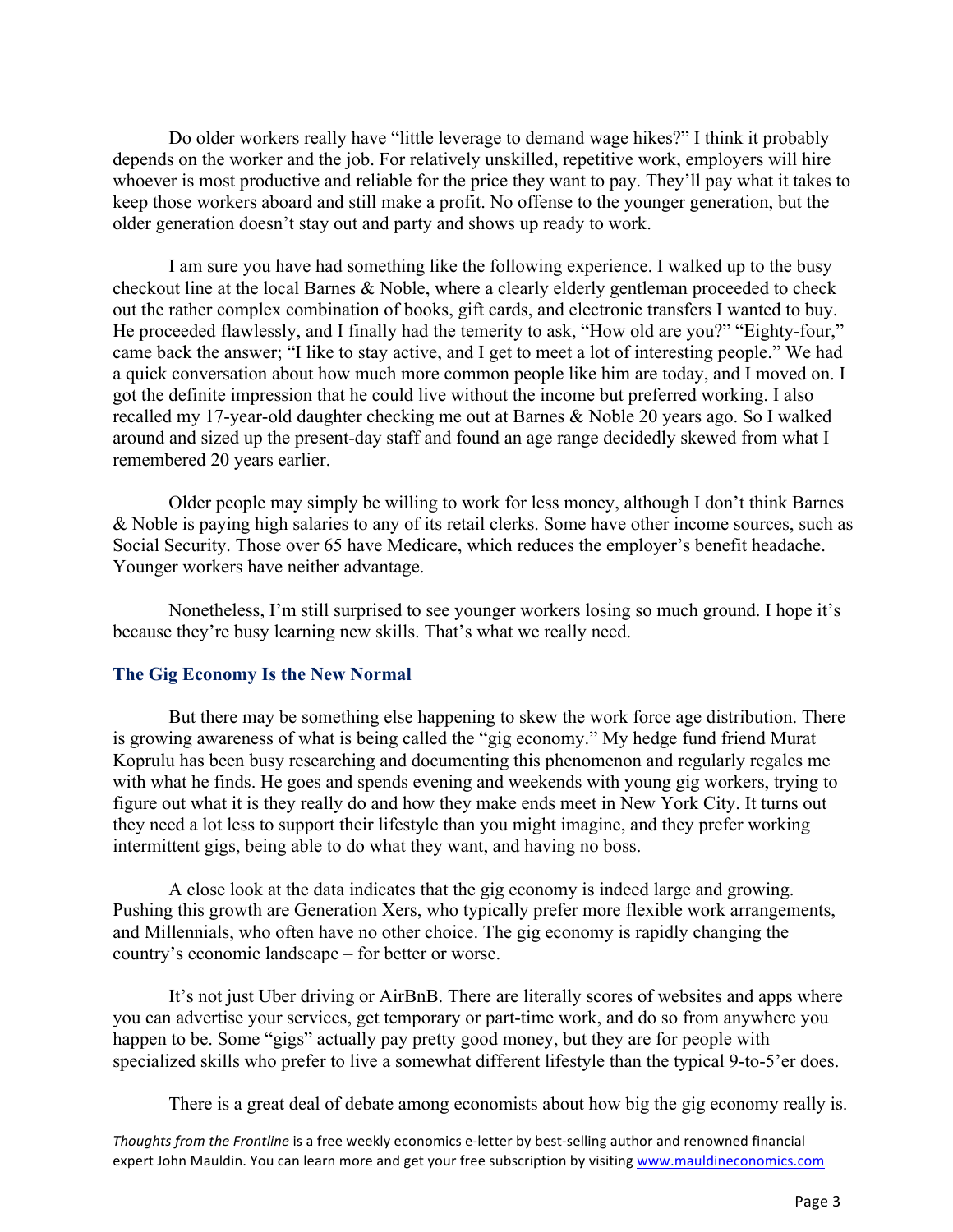It doesn't seem to show up clearly in the BLS employment data. Typically, we would expect those working in the gig economy to appear in the self-employed category, but that category is actually drifting downward in numbers, relatively speaking. So the *Wall Street Journal* recently published an article pooh-poohing the concept of the gig economy.

Not so fast, say Harvard economist Larry Katz and Princeton's Alan Krueger. They are [currently working on research to document the rise of the gig economy America. From a story at](http://fusion.net/story/173244/there-are-probably-way-more-people-in-the-gig-economy-than-we-realize/)  fusion.net:

Katz said two pieces of evidence suggest current measures of self-employment and multiple-job holding are "missing a large part of the gig economy."

The first is that the share of the employed (and of the adult population) filing a 1099 form, the tax document "gig economy" workers must file, increased in the 2000s, even as standard measures of self-employment declined in the 2000s.

Likewise, the share of individuals filing Schedule C tax forms to report profits and losses for their homegrown businesses is up "substantially" in the 2000s, "even though survey measure of self-employment are down."

"These discrepancies suggest a growth of 'gig' and 'share' economy workers who receive 1099 income, file Schedule C forms on their taxes, but don't answer the standard [government] question as indicating they are self-employed and don't say they are a multiple job holder," Katz said.

Other groups have confirmed this: Zen Payroll, a site that tracks the sharing economy, [found increases](http://www.smallbizlabs.com/2014/11/small-businesses-hiring-more-independent-workers.html) in the share of 1099 workers across many major U.S. metros.



Source: Zen Payroll via Small Business Labs

And data from research group EconomicModeling.com [show the share](http://fusion.net/story/34444/like-tinder-but-for-creative-professionals-how-thumbtack-is-remaking-the-gig-economy/) of traditional, 9-to-5 workers in the labor force has declined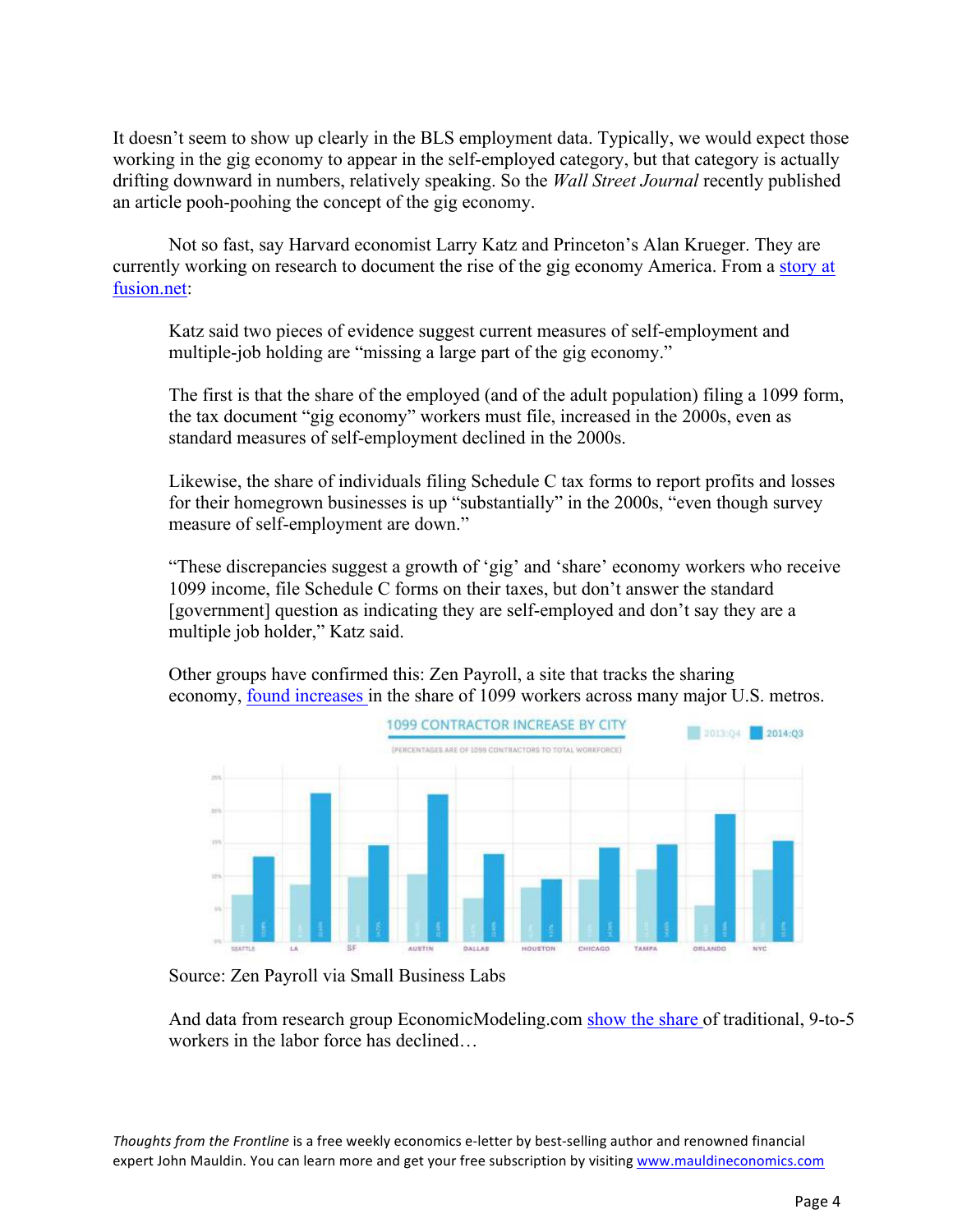

Source: Fusion, data via EconomicModeling.com

…while those who categorize themselves as "miscellaneous proprietors" is climbing.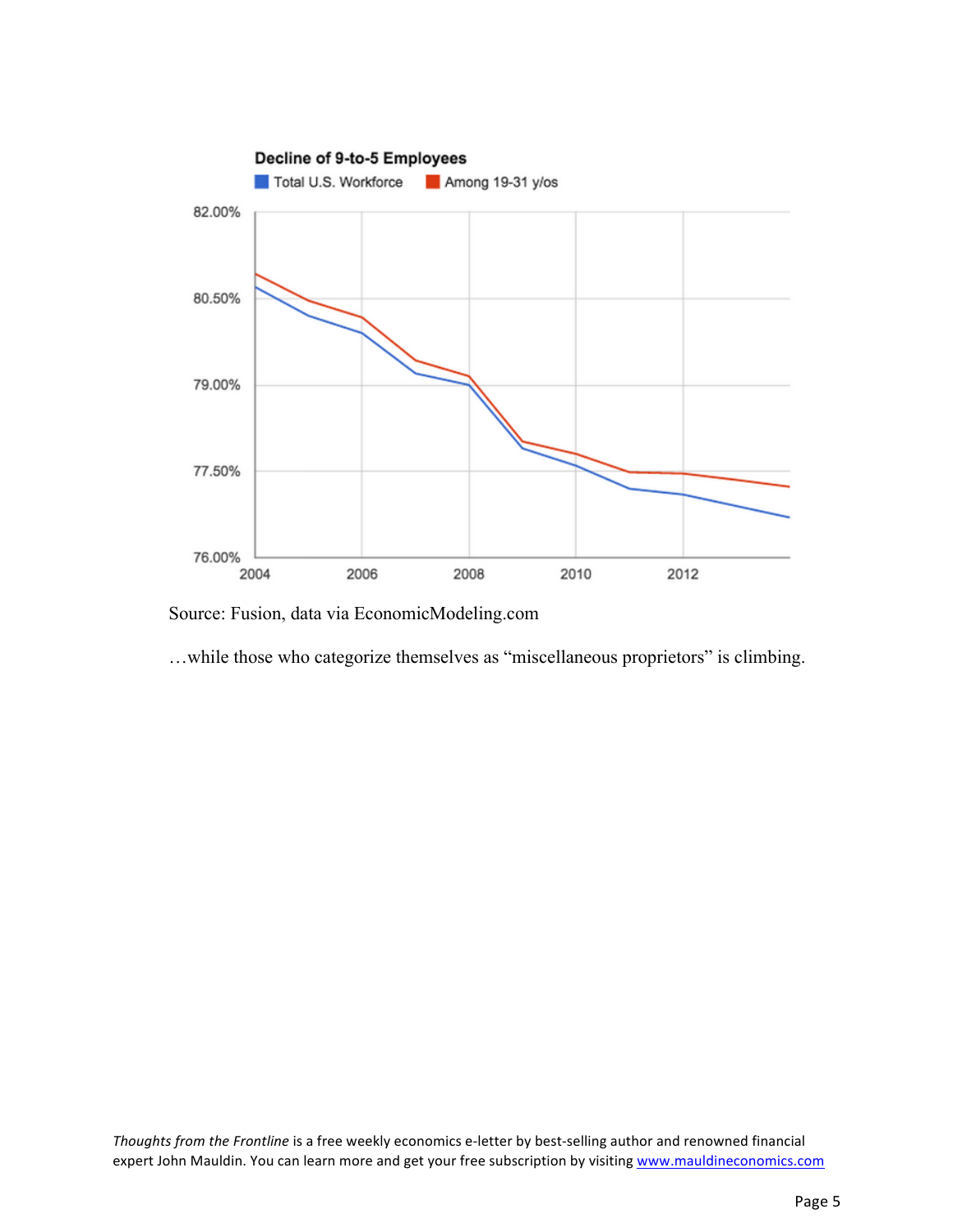

Source: Fusion, data via EconomicModeling.com

Meanwhile, in preliminary interviews with "gig economy" workers, Katz said he and Krueger have confirmed that a majority of those who have regular, non-"gig" employment don't answer that they have "multiple jobs" when asked the standard multiple-jobs question, "even in many cases where they have significant on-line and other non-traditional job income."

They do answer about their share, gig, and freelance economy activities when specifically asked about other specific ways they made income," Katz said. "But many of them do not seem to consider such activities as 'regular jobs.'"

Indeed, [a recent survey](http://fusion.net/story/137028/the-hidden-anxieties-of-the-on-demand-start-up-worker/) found 60 percent of such workers get at least 25 percent of their income from gig economy work.

This report absolutely squares with what Murat's research is showing. He is starting to write a book on the gig economy. I've read the outline. I don't think my age peers will quite understand what's happening. Their reaction may be akin to how my parents felt about their children in the '60s and '70s.

### [As Steve Hill writes](http://www.huffingtonpost.com/steven-hill/how-big-is-the-gig-econom_b_8147740.html) at the *Huffington Post:*

The gig economy is just one sub domain of what is happening more broadly to the workforce, including just-in-time scheduling and other disruptions to the labor markets,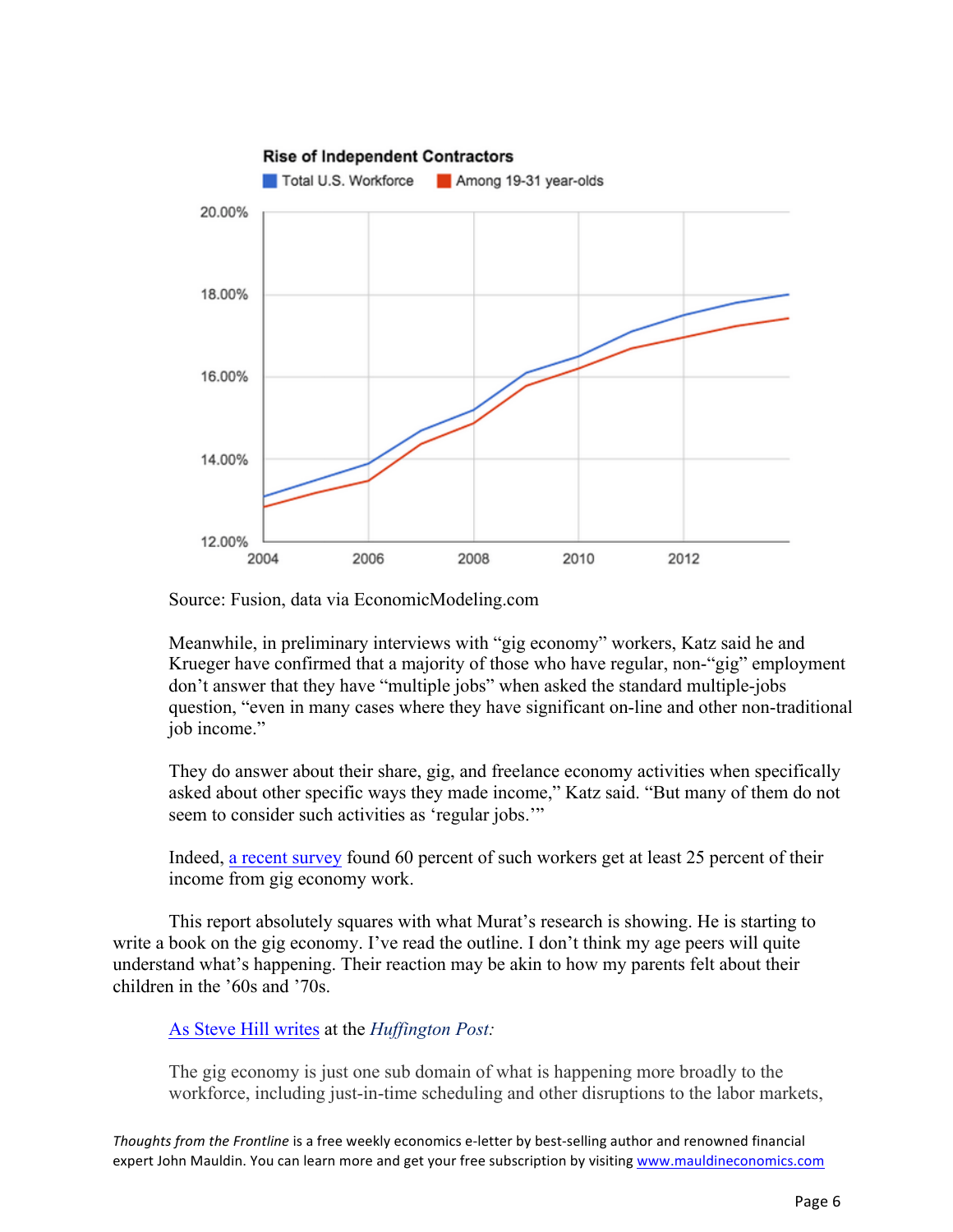whether as a result of the gig economy, automation and robots, artificial intelligence and other factors. *Fortune* columnist Jeffrey Pfeffer [writes,](http://fortune.com/2015/07/30/freelance-vs-full-time-employees/) "What is not in dispute is that the proportion of contractors, freelancers, and part-time, contingent workers in the U.S. has been increasing and has been for a long time."

What I notice with some of my own children and many of their friends is that the gig economy, and the independent contractor world in general, is almost completely divorced from anything that looks like a social safety network. Healthcare? 401(k)s? Retirement programs? Extra help for single moms? Forget about it.

Murat thinks the phenomenon is reminiscent of black jazz players in the '20s who traveled from "gig to gig" in different cities around the country, living on the edge but doing what they wanted. That observation triggered the thought for me that it has been roughly 80 years since that time, or about four generations, which is the amount of time Neil Howe says it takes for the generational cycle to begin to repeat. I picked up the phone, called Neil, and asked him about this; and he told me there is a great deal of similarity between the Lost Generation of the Roaring '20s and Gen Xers today. And as it turns out, he wrote a short [essay](http://www.saeculumresearch.com/publications/reports/si/15-09-02-the-gig-economy-is-alive-and-growing) on the phenomenon of the gig economy, which you can read on his site.

The problem with the BLS estimates is that they leave out a sizable chunk of the true gig economy. Quoting Neil:

Consider this: An agency temp, an on-call staffer, and even a standard part-time employee all find themselves in an irregular work environment – and yet many are ignored by the BLS definition.

What, then, would the gig economy look like if we included all contingent workers? By looking at historical CWS data, the GAO found that a whopping 30.6 percent of laborers were contingent in 2005, up slightly from 1999. Further, by analyzing more recent General Social Survey (GSS) data, the GAO determined that this share grew to 40.4 percent as of 2010. (To be sure, some of this growth may be due to differences in the sample populations surveyed.) If anything, this hefty share *underestimates* the gig economy. Virtually no fulltime workers would self-identify as contingent workers, but at least some alternatively employed individuals – such as a full-time Uber driver – consider themselves regular fulltime workers.

[The basic picture outlined by the GAO report is gaining acceptance. According to](http://www.bloombergview.com/articles/2015-08-26/gig-economy-hasn-t-taken-over-job-market-yet)  economic journalist Justin Fox, "It is fair to say that somewhere between 30 percent and 40 percent of American workers labor in something other than conventional full-time jobs." [Fast Company](http://www.fastcompany.com/3047238/why-policy-makers-need-to-pay-attention-to-the-freelance-movement) agrees: "The sector of workers who don't have traditional full-time jobs – whether by choice or not – is a sizable and growing portion of the workforce." A more [recent survey commissioned in 2014 by the Freelancers Union](http://fu-web-storage-prod.s3.amazonaws.com/content/filer_public/c2/06/c2065a8a-7f00-46db-915a-2122965df7d9/fu_freelancinginamericareport_v3-rgb.pdf) finds that 53 million Americans, or 34 percent of the workforce, are essentially freelancers.

Moreover, the gig economy is not only large – but also growing. While it's true that monthly BLS data show a secular decline in self-employment, other categories of gig work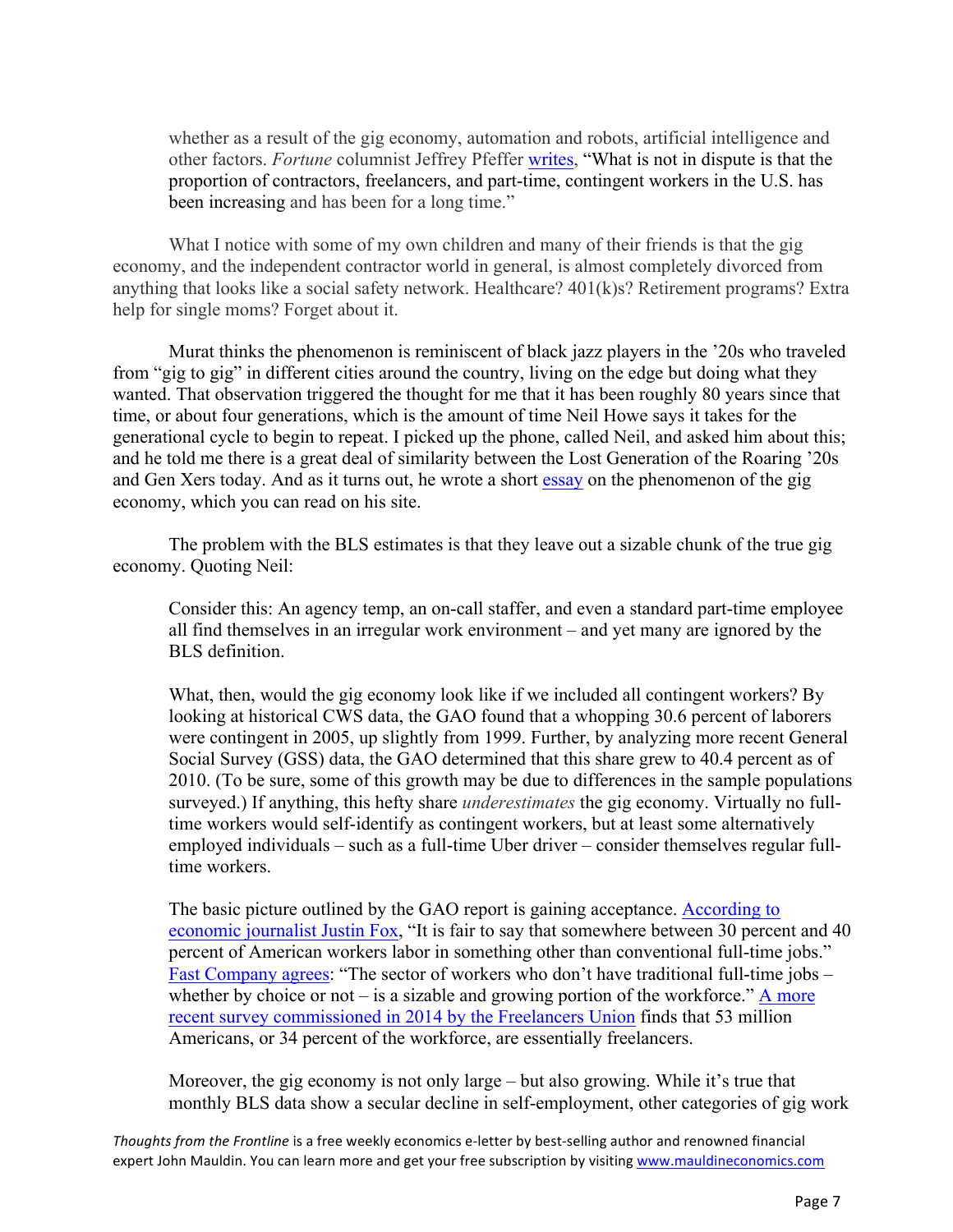have surged. For example, the same data show that the part-time share of the workforce has risen by about 2 percentage points since the Great Recession. Similarly, we can surmise that independent contractors make up an increasing share of the workforce: According to research by the American Action Forum, the country added over 2 million independent contracting jobs between 2010 and 2014, accounting fo[r nearly 30 percent of all jobs added](http://americanactionforum.org/research/independent-contractors-and-the-emerging-gig-economy)  [during that time period.](http://americanactionforum.org/research/independent-contractors-and-the-emerging-gig-economy) After looking at types of work by industry, [economist Gerald](http://dollarsandsense.org/archives/2014/0314friedman.html)  [Friedman estimates](http://dollarsandsense.org/archives/2014/0314friedman.html) that fully 85 percent of net new jobs added since 2005 have been irregular.

A point that Neil made in our conversation is that unlike my generation (Boomers), who are seemingly defined by our work, the Gen Xer says, "Work is not my life; it's what's I do to get a life."

## **A Bull Market in "Help Wanted" Signs**

But outside of the gig economy there is a growing need for skilled workers. My friend Bill Dunkelberg, chief economist of the National Federation of Independent Business, keeps a close eye on small business attitudes and activity. His [latest data](http://www.nfib.com/Portals/0/pdf/sbet/sbet201511.pdf) points to a different problem: employers can't find enough qualified workers.

The NFIB numbers don't match what BLS recently reported. According to NFIB, job creation came to a halt in October. Only 12% of businesses they polled reported growing payrolls, while 10% had actually reduced employment. But that isn't because they don't want to hire.



The percentage of small businesses with at least one unfilled job opening is back near prerecession levels. In addition, some 55% percent say they hired or tried to hire new workers, but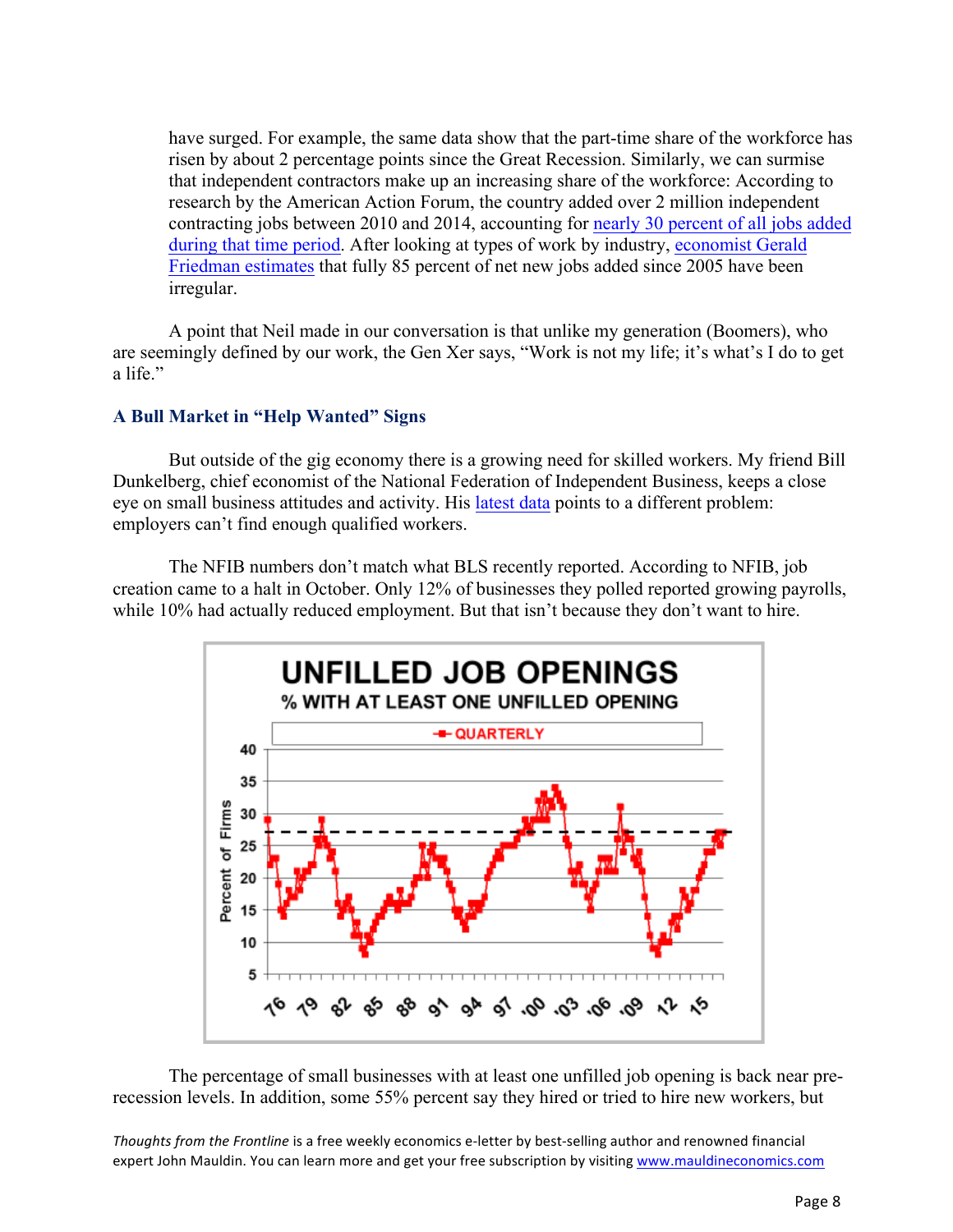48% report having few or no qualified applicants.

My friend David Rosenberg made the same point last weekend when we were together in Miami, and he wrote about it again today. He thinks that the unemployment rate, rather than underestimating the amount of slack in the labor market, is actually underestimating how tight conditions are. He refers to the Beveridge curve, which is a squiggly looking timeline graph that depicts the relationship between job openings and unemployment. To most people it's just a confusing doodle, but the point you should take away is this: The employment trendline for 2000– 2009 has shifted dramatically during the years since. I find this phenomenon fascinating – just another conundrum to mull over as we think about where the labor market is going. Quoting from Rosie's piece:

I mean, this inability of firms to fill positions from the current supply of available labor speaks to the structural issues in the labor market rather than anything cyclical.

To further this point, let's turn to the Beveridge Curve, which plots out the relationship between job openings and unemployment – you can see that there has been a distinct outward shift in the curve in this cycle from where it was before 2009.



## **CHART 7: THE BEVERIDGE CURVE**

What this means is there is a higher unemployment rate for any given level of the job openings rate – for example, based on the prerecession relationship, the 3.7% job openings rate in September (job openings as a share of openings and payroll employment) would be consistent with a 3.0% unemployment rate, not the prevailing 5.0% rate.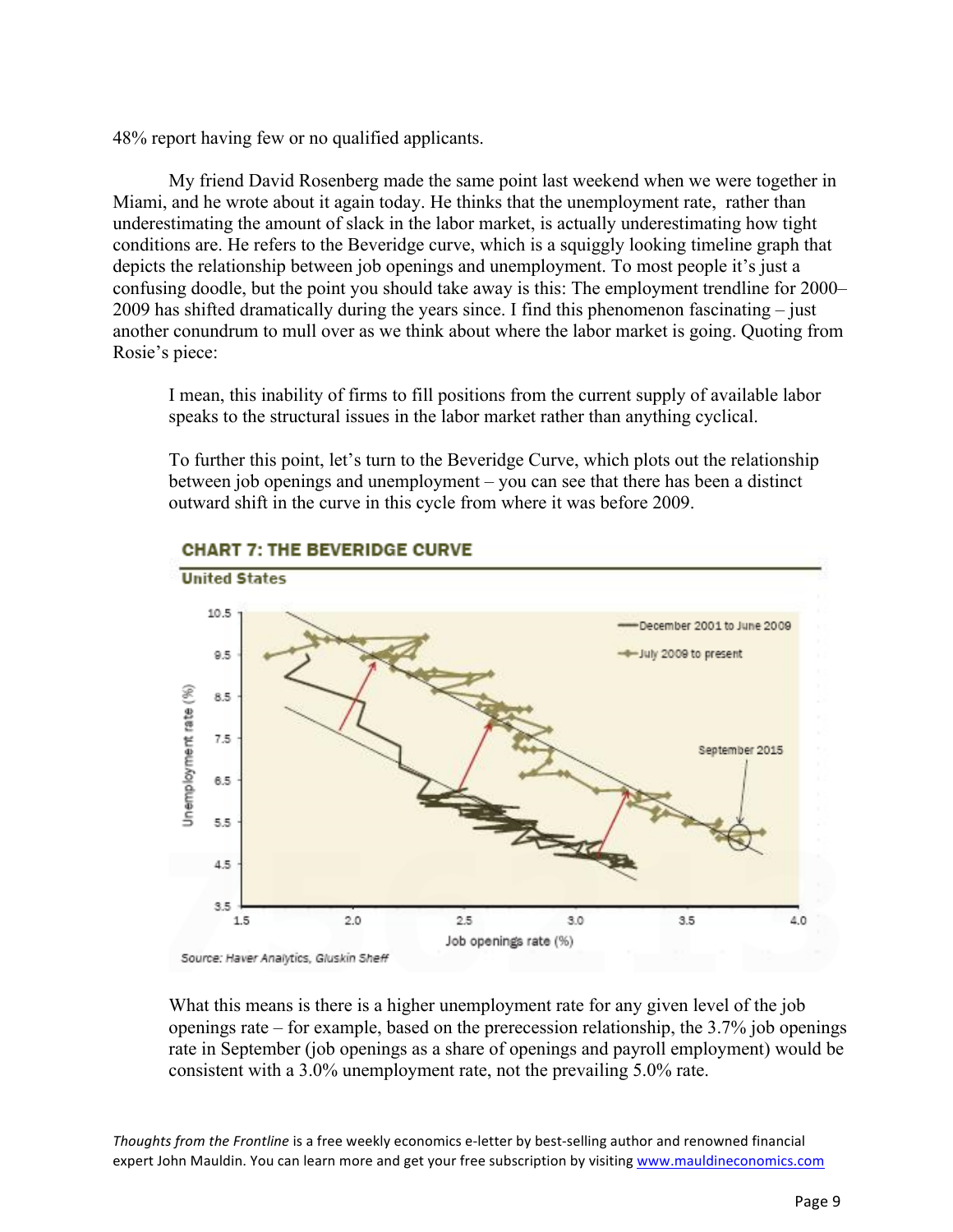This type of change in the relationship is indicative of an inefficient jobs market since the demand for labor by companies is unable to be met by the available supply, and this typically reflects structural issues on the supply side (such as skills or geographic mismatches) rather than a cyclical drop in demand for workers – again, this survey corroborates this. So in this sense, the unemployment rate is actually overstating the degree of slack that exists in the labor market.

This has two main implications. First, since the issues in the labor market are seemingly structural rather than cyclical, **there is no amount of monetary policy stimulus that can reasonably be expected to fix this – this is something that needs to be addressed through skills training and related government policy; using monetary policy is a remedy means that rates will be too low for too long and result in credible risk to price stability.** (Emphasis mine)

Secondly, this suggests that labor market conditions are in fact increasingly tight and that the nascent uptick that we have seen in wage rates is likely to be sustained as firms looking for qualified labor [are] forced to push wages higher to lure workers.

He has a point – up to a point – but my observation is that firms are only going to have to increase wages for jobs that demand real skills, as opposed to those that merely require warm bodies to show up for work. How, in an economy with almost 8 million unemployed workers, can almost half of our supposedly job-creating small businesses be unable to hire the workers they need?

The answer is that we have a skills gap. The workers who are looking for jobs aren't qualified for the available job openings. Which suggests that the labor market issue is not about monetary policy. It's an education and training issue.

If skillful workers exist at some companies, you might expect employers with vacancies to lure those workers away with higher pay packages. Simple supply and demand, right? A higher price should increase the supply. That doesn't seem to be happening.

Are profit margins so tight that small businesses simply can't pay enough to hire the skilled workers they need? Maybe so. The inflation data suggests few companies have the ability to raise their prices in this economy (the healthcare sector being a big exception).

Imagine you are one of those small business owners. You sell all the widgets you can make. You can't increase production without more workers, but you can't afford more workers unless you raise prices. You can't raise prices because competing widget makers are eager to grab your customers.

This must be a frustrating situation for those owners. I'll bet some readers know the feeling.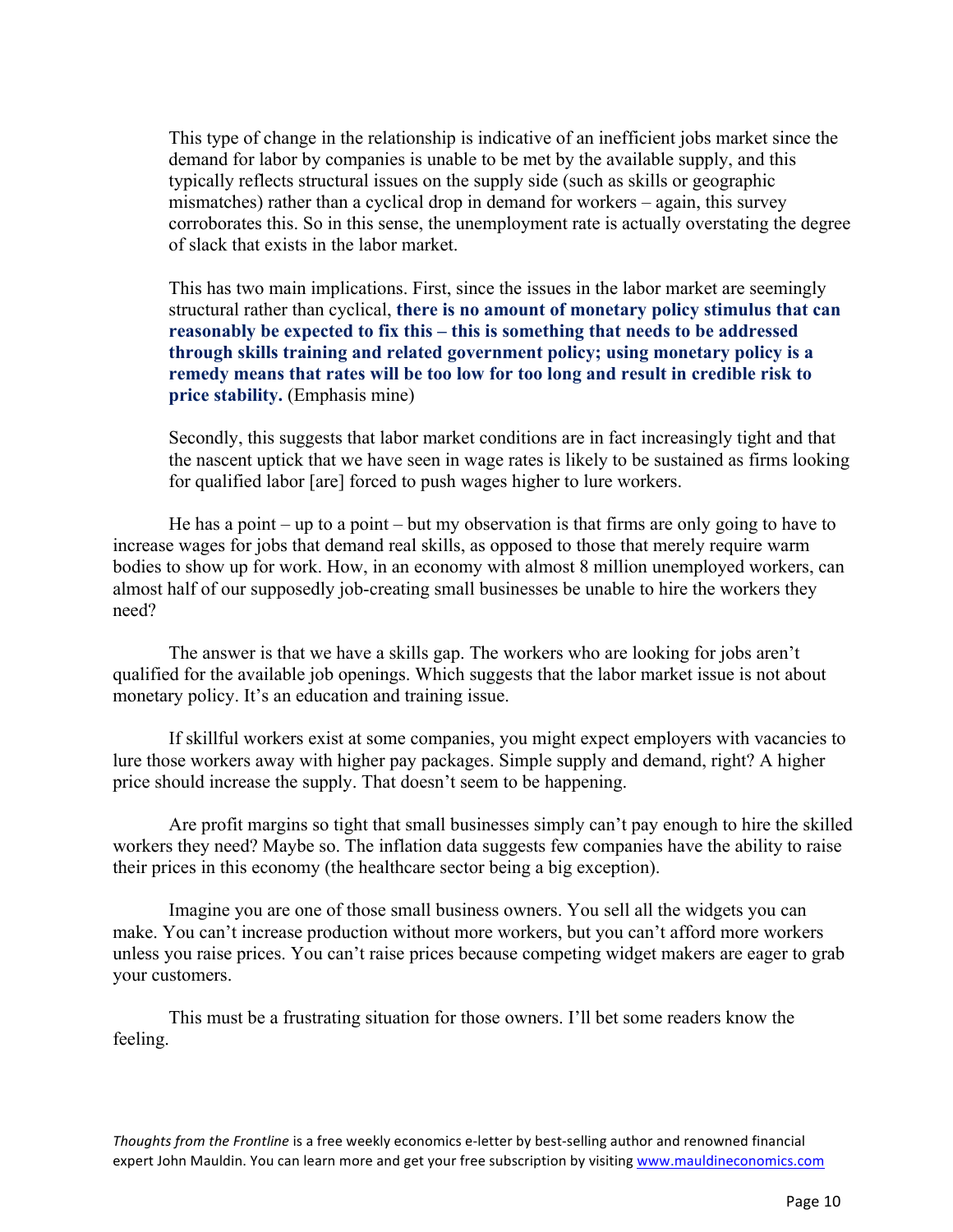### **Detroit, Hong Kong, Hollywood (Florida), and the Cayman Islands**

First, let me offer my thoughts and prayers to those of many millions worldwide, in support of the families of those murdered in Paris. The cold-bloodedness and ruthless efficiency with which these killers operated in one of the great cities of civilization is troubling in the extreme. Purposefully shooting at disabled people? These are not members of any human race that I wish to be thought as part of. We're going to be dealing with the repercussions from these horrific acts for quite some time.

The schedule in the subhead above sounds hectic, but it's not really. I fly into Detroit Monday and back out Tuesday, and then I'm not scheduled to fly until early January, when I will spend five days in Hong Kong. More on that in future letters. In late January I will be the keynote speaker at the big ETF conference (ETF.com), where a few thousand people will gather to talk about portfolio design in the world of ETFs. I'm really looking forward to that. Then I'll return to the Cayman Islands for a speech in early February. I know I have to get to New York and maybe Washington DC sometime betwixt and between; but for me that is a rather sedate travel schedule, which is good, because I need to be spending most of my time researching and writing.

For the several hundred people who have volunteered to help me research my new book, *Investing in an Age of Transformation*, you should be hearing from us shortly. We just had to completely reorganize how we're going to do the book, and I'm really excited about the process we're coming up with. It has now become something of a global community project with a book tagged onto the end. I think we're going to produce something really amazing – a tool to help everybody understand not just how technology is going to change our world but also how geopolitics, sociology, demographics, and the future of work interact with technology. And of course we'll discuss how to invest in transformative change, so that we can all have the brightest possible personal futures.

I've decided to go back and read Andy Kessler's great little book *[How We Got Here,](http://www.amazon.com/How-Got-Here-Irreverent-Technology/dp/0060840978)* which is a hilarious but very insightful take on the progress of technology since the Industrial Revolution. I've mentioned the book before –for technology history buffs it's an essential read to get a complete overview of how we came from the Newcomen steam engine (which didn't really do much and was dangerous) to the iPad. The book gives you a context for the ongoing technological transformation process. Today it's almost as if technological progress has taken on a personality and become its own driving, self-evolving force. In an odd sense, it has been the tinkerers and inventors – who have largely been denizens of the gig economy – that have driven human progress.

This week I get to spend Friday with David Brin, Hall of Fame science fiction writer, who actually wrote a book on the importance of tinkering to the progress of science. (Well, it's a comic book that encouragse young people to "do stuff" rather than just play video games.) And he has arranged for me to have some time with the people at Oculus, to look at what's coming off the drawing board in the field of virtual reality. Which, come to think of it, I haven't even thought about putting into my book yet, and how could I miss that one? It will be so big in 10–15–20 years.

My editor, Charley Sweet, just reminded me that he has been hanging out in the gig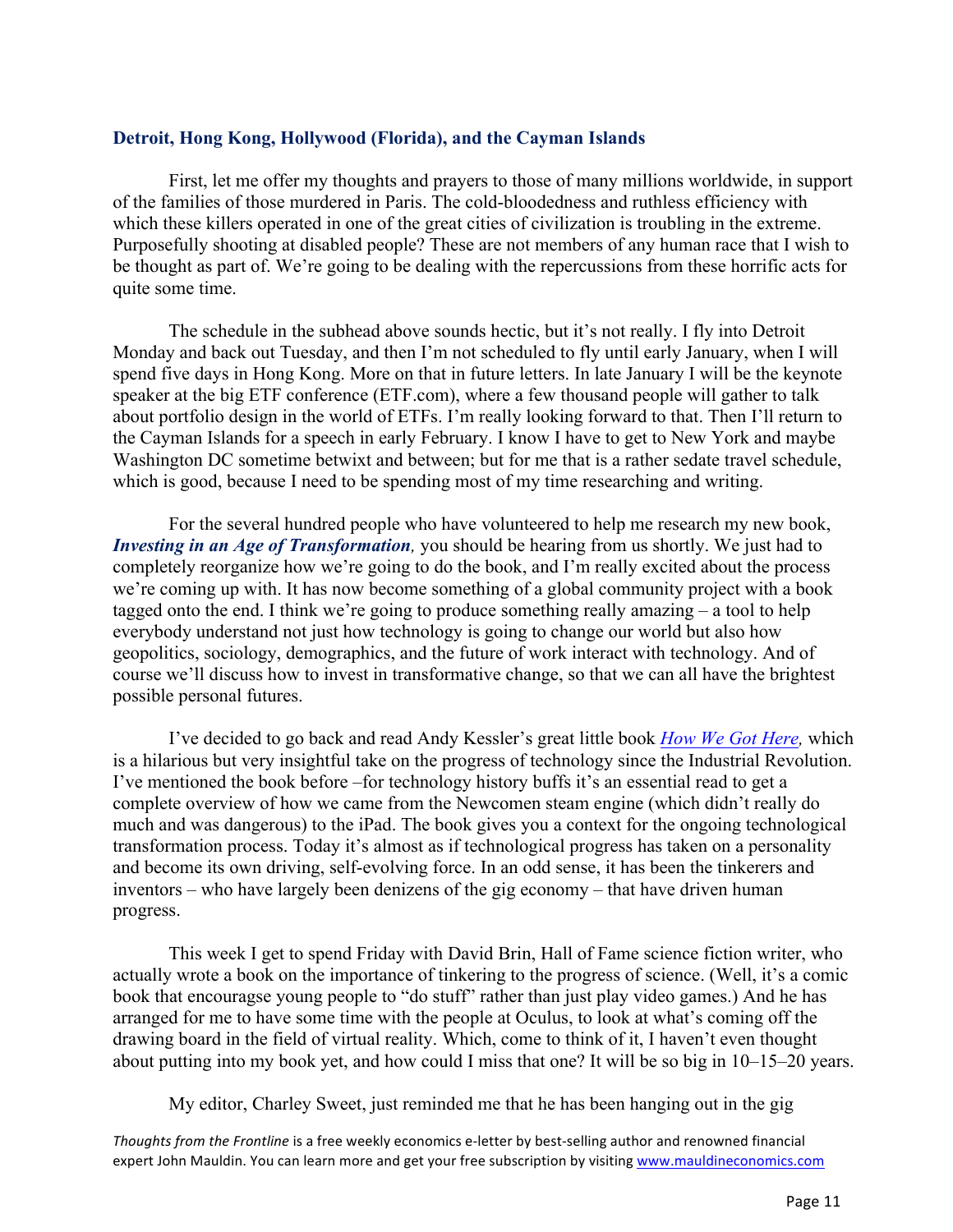economy for quite some time. He now lives on a farm somewhere up in Appalachia with his wife Lisa, where they raise goats, chickens, ducks, fruit trees, veggies, etc. – they call themselves "budding permaculturalists" – and are more or less [less! –ed.] prepared for TEOTWAWKI (The End of the World As We Know It, for those of you who aren't in the know on such matters). In the meantime he and Lisa (M.A., English, Duke) edit for me and a bunch of other well-known writers. When I first met him online, some 10–12 years ago, he convinced me to let him edit by actually whaling on my letters week after week and showing me how embarrassed I should be. After the third or fourth go-around we worked out a schedule. He was perched somewhere up in the wilds of Northern California then, way off-grid, and was single at the time, so he could stay up late and make sure the letter got out every Saturday morning.

We are roughly the same age and share a lot of cultural experiences, except that I'm quite a bit more optimistic about the future. But then again, I know where to go if the Malthusians are right. Charley is an interesting character. His highly checkered career has featured stints in community economic development, solar energy systems work, and educational software development [not to mention some years spent as an earnest hippie –ed.]. Oh, and he managed to squeeze in seven years in Japan, where he taught Engrish and knocked out a PhD in Jungian psychology while a research fellow at Kyoto University. He has become quite sedate now that he has moved to a civilized location and Lisa has forced him to live civilized hours; so I can no longer get him to stay up Friday night and into Saturday morning editing and publishing my letter.

And with that it's time to hit the send button. I hope you have a great week. I'm having about as much fun as one guy can have, working out my own version of the gig economy.

Your wouldn't want to live any other way analyst,

(Well, I wouldn't mind flying private, but my part of the gig economy doesn't pay that well – yet.)

Inf Maddi

John Mauldin

## **Share Your Thoughts on This Article**

**Post a Comment** 

Send to a Friend | Print Article | View as PDF | Permissions/Reprints | Previous Article

*Thoughts From the Frontline* is a free weekly economic e-letter by best-selling author and renowned financial expert, John Mauldin. You can learn more and get your free subscription by visiting http://www.mauldineconomics.com.

Please write to subscribers@mauldineconomics.com to inform us of any reproductions, including when and where copy will be reproduced. You must keep the letter intact, from introduction to disclaimers. If you would like to quote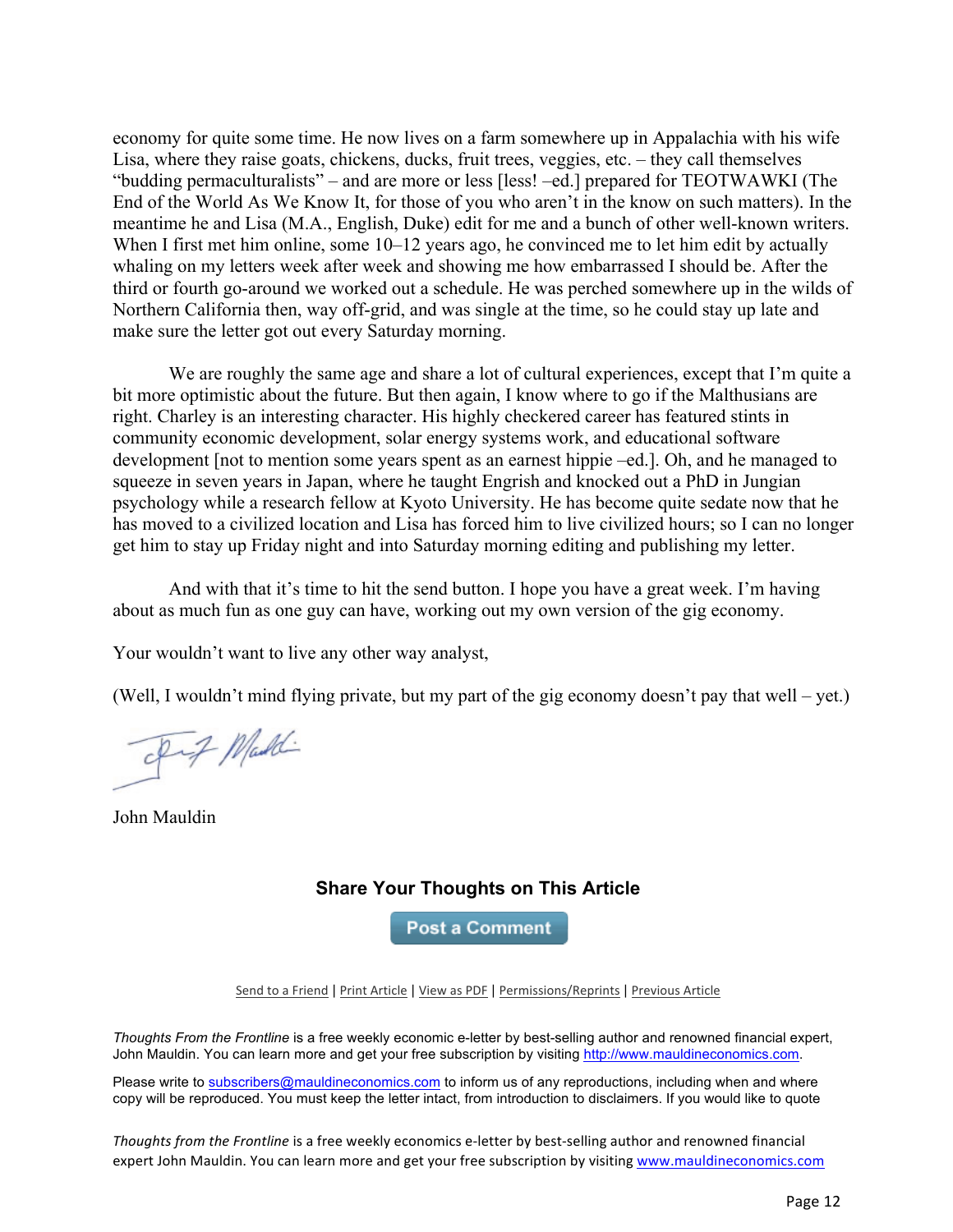brief portions only, please reference http://www.mauldineconomics.com.

To subscribe to John Mauldin's e-letter, please click here: http://www.mauldineconomics.com/subscribe/

To change your email address, please click here: http://www.mauldineconomics.com/change-address

If you would ALSO like changes applied to the Mauldin Circle e-letter, please include your old and new email address along with a note requesting the change for both e-letters and send your request to compliance@2000wave.com.

To unsubscribe, please refer to the bottom of the email.

*Thoughts From the Frontline* and JohnMauldin.com is not an offering for any investment. It represents only the opinions of John Mauldin and those that he interviews. Any views expressed are provided for information purposes only and should not be construed in any way as an offer, an endorsement, or inducement to invest and is not in any way a testimony of, or associated with, Mauldin's other firms. John Mauldin is the Chairman of Mauldin Economics, LLC. He also is the President of Millennium Wave Advisors, LLC (MWA) which is an investment advisory firm registered with multiple states, President and registered representative of Millennium Wave Securities, LLC, (MWS) member FINRA, SIPC. MWS is also a Commodity Pool Operator (CPO) and a Commodity Trading Advisor (CTA) registered with the CFTC, as well as an Introducing Broker (IB) and NFA Member. Millennium Wave Investments is a dba of MWA LLC and MWS LLC. This message may contain information that is confidential or privileged and is intended only for the individual or entity named above and does not constitute an offer for or advice about any alternative investment product. Such advice can only be made when accompanied by a prospectus or similar offering document. Past performance is not indicative of future performance. Please make sure to review important disclosures at the end of each article. Mauldin companies may have a marketing relationship with products and services mentioned in this letter for a fee.

Note: Joining the Mauldin Circle is not an offering for any investment. It represents only the opinions of John Mauldin and Millennium Wave Investments. It is intended solely for investors who have registered with Millennium Wave Investments and its partners at www.MauldinCircle.com or directly related websites. The Mauldin Circle may send out material that is provided on a confidential basis, and subscribers to the Mauldin Circle are not to send this letter to anyone other than their professional investment counselors. Investors should discuss any investment with their personal investment counsel. John Mauldin is the President of Millennium Wave Advisors, LLC (MWA), which is an investment advisory firm registered with multiple states. John Mauldin is a registered representative of Millennium Wave Securities, LLC, (MWS), an FINRA registered broker-dealer. MWS is also a Commodity Pool Operator (CPO) and a Commodity Trading Advisor (CTA) registered with the CFTC, as well as an Introducing Broker (IB). Millennium Wave Investments is a dba of MWA LLC and MWS LLC. Millennium Wave Investments cooperates in the consulting on and marketing of private and non-private investment offerings with other independent firms such as Altegris Investments; Capital Management Group; Absolute Return Partners, LLP; Fynn Capital; Nicola Wealth Management; and Plexus Asset Management. Investment offerings recommended by Mauldin may pay a portion of their fees to these independent firms, who will share 1/3 of those fees with MWS and thus with Mauldin. Any views expressed herein are provided for information purposes only and should not be construed in any way as an offer, an endorsement, or inducement to invest with any CTA, fund, or program mentioned here or elsewhere. Before seeking any advisor's services or making an investment in a fund, investors must read and examine thoroughly the respective disclosure document or offering memorandum. Since these firms and Mauldin receive fees from the funds they recommend/market, they only recommend/market products with which they have been able to negotiate fee arrangements.

PAST RESULTS ARE NOT INDICATIVE OF FUTURE RESULTS. THERE IS RISK OF LOSS AS WELL AS THE OPPORTUNITY FOR GAIN WHEN INVESTING IN MANAGED FUNDS. WHEN CONSIDERING ALTERNATIVE INVESTMENTS, INCLUDING HEDGE FUNDS, YOU SHOULD CONSIDER VARIOUS RISKS INCLUDING THE FACT THAT SOME PRODUCTS: OFTEN ENGAGE IN LEVERAGING AND OTHER SPECULATIVE INVESTMENT PRACTICES THAT MAY INCREASE THE RISK OF INVESTMENT LOSS, CAN BE ILLIQUID, ARE NOT REQUIRED TO PROVIDE PERIODIC PRICING OR VALUATION INFORMATION TO INVESTORS, MAY INVOLVE COMPLEX TAX STRUCTURES AND DELAYS IN DISTRIBUTING IMPORTANT TAX INFORMATION, ARE NOT SUBJECT TO THE SAME REGULATORY REQUIREMENTS AS MUTUAL FUNDS, OFTEN CHARGE HIGH FEES, AND IN MANY CASES THE UNDERLYING INVESTMENTS ARE NOT TRANSPARENT AND ARE KNOWN ONLY TO THE INVESTMENT MANAGER. Alternative investment performance can be volatile. An investor could lose all or a substantial amount of his or her investment. Often, alternative investment fund and account managers have total trading authority over their funds or accounts; the use of a single advisor applying generally similar trading programs could mean lack of diversification and, consequently, higher risk. There is often no secondary market for an investor's interest in alternative investments, and none is expected to develop.

All material presented herein is believed to be reliable but we cannot attest to its accuracy. Opinions expressed in